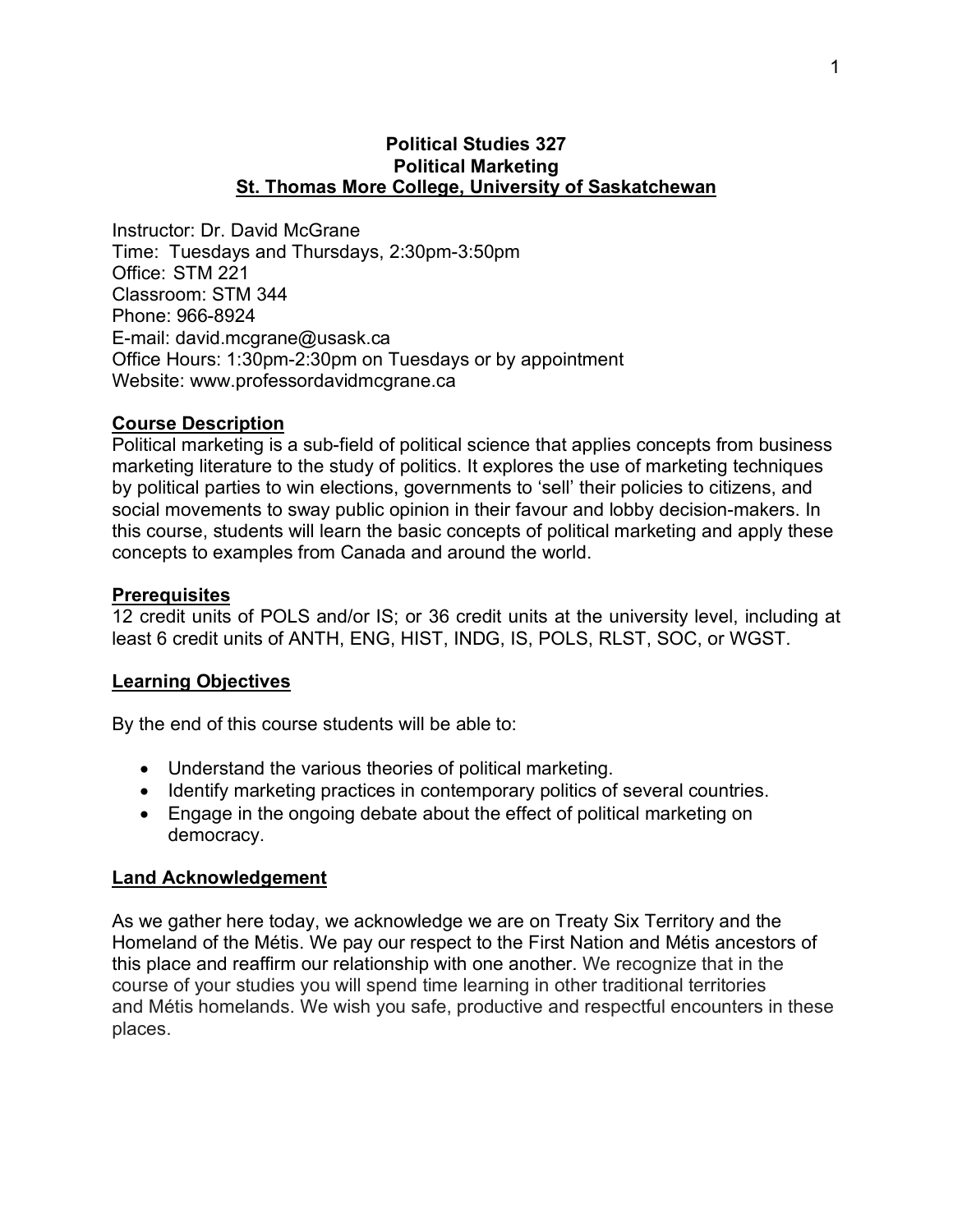## **Important Guidelines for this Transition Term**

During this transition term it is important that we undertake in-person elements of this class safely. In order to do this the university has developed a set of expectations and safety protocols that all students must adhere to if they are to engage in in-person activity.

Throughout the term:

- Protect the pack: Right now, the impact of student choices and activities when not on campus cannot be separated from time spent on campus. In order to "protect the pack", the university is asking all students who are doing in-person work to be mindful and do whatever possible to lower the risk that you will contract COVID-19 and bring it onto campus.
- Know what is required and expected of you: One of the critical lessons learned in dealing with COVID-19 is knowing that situations can change and we must be flexible and ready to adjust our safety protocols. Instead of listing all of the relevant information in your course outline, the university has created a webpage (https://covid19.usask.ca/students.php#Oncampusessentials) where all up-todate information around returning to campus is listed. **You are responsible** for **regularly** checking the health and safety guidelines at https://covid19.usask.ca/about/safety.php#Expectations and knowing what is expected of you throughout the fall term.
- Follow all guidance: Students are expected to follow all guidance provided by the University's Pandemic Recovery/Response Team (PRT), College/Department, professors, lab instructors, TAs, and any other staff member involved in the inperson academic program activities (e.g., Protective Services, Safety Resources).
- Key channels of communication: If there is a need for the class to pause meeting in-person for a period of time you will be notified. If this occurs, you will be provided with detailed information on what you will need to do in place of the inperson class sessions (e.g., read content posted in Canvas, complete learning activities in Canvas).

# **Course Requirements**

1.) 20%- 2-3 page critical review of a journal article from the *Journal of Political Marketing* chosen from a list provided by the instructor. **Due on October 14th, 2021 in class.** 

2.) 45%- 10 page paper on a topic distributed by the instructor. **Due on November 25th, 2021 in class.** 

3.) 35%- Final exam, date and time to be announced.

Papers should be in hard copy format and must delivered to me personally in class. Emailed assignments to the instructor will not be accepted. There is no requirement to complete all of the assignments to pass the class. The article review is due in class on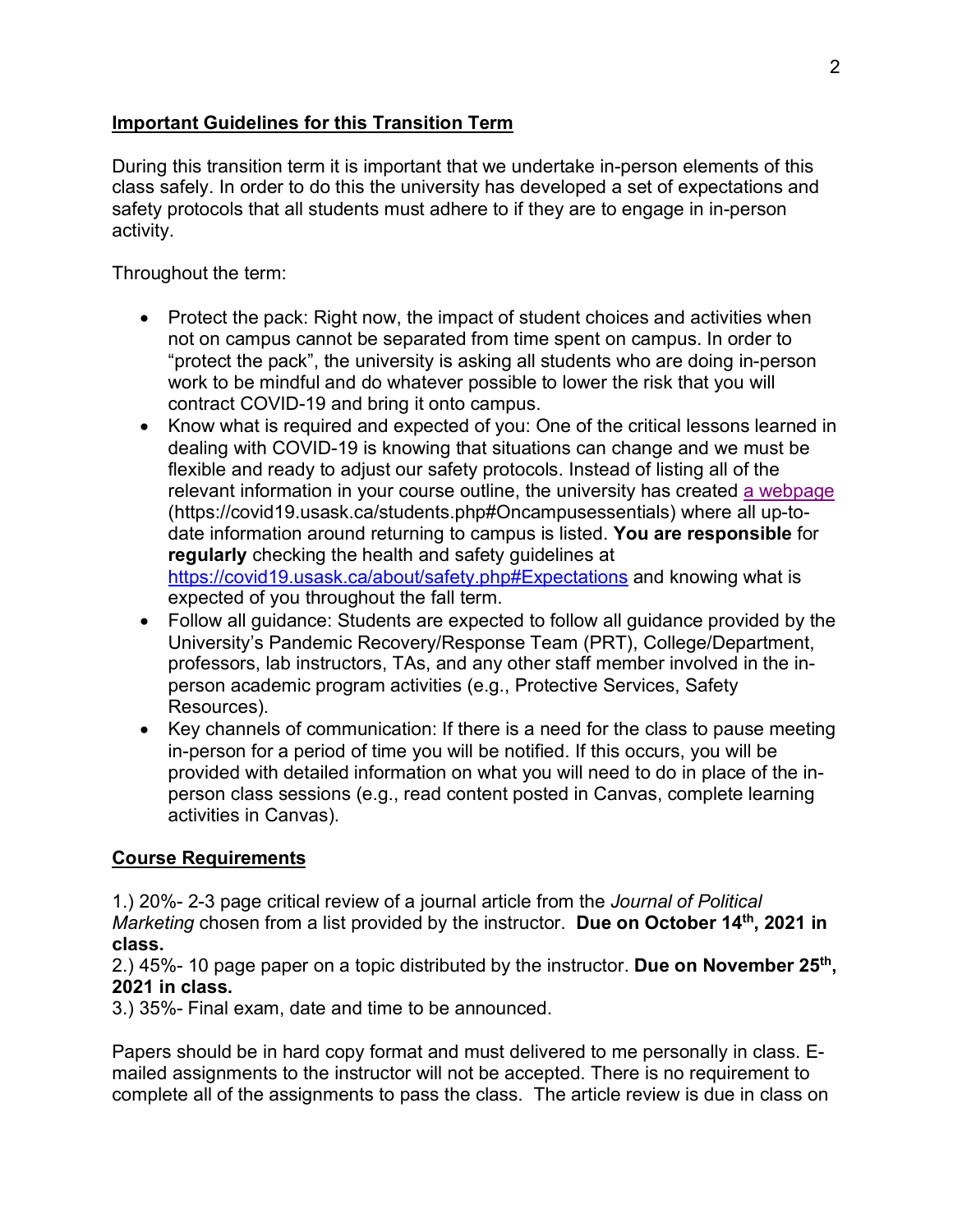October 14, 2021. However, there are no late penalties for this assignment. If you hand the article review to me in class on October 14, 2021, you will receive the article review back with comments at the October 21, 2021 class. If you hand the paper into me at the October 21, 2021 class, you will receive the article review back with comments at the final examination, but you will not know the mark of your final paper before writing the final examination. Any article reviews handed to me during the time period between October 22, 2021 and the final examination date will be returned without comments and only a mark.

The final paper is due in class on November 25, 2021. Again, there are no late penalties for this assignment. If you hand the final paper into me in class on November 25, 2021, you will receive the paper back with comments at the December 2, 2021 class. If you hand the paper into me at the December 2, 2021 class, you will receive the paper back with comments at the final examination, but you will not know the mark of your final paper before writing the final examination. Any final papers handed to me during the time period between December 3, 2021 and the final examination date will be returned without comments and only a mark.

The final paper assignment must be handed to me in hard copy at the beginning of the final examination at the very latest. **If I do not have your final paper assignment in my hands at the beginning of the final examination, then you will not be allowed to write the final examination.** In that case, you will be assigned a numeric grade from the assignments that you have completed up to that point and the along with the grade comment of INF (Incomplete Failure). If there are special circumstances that lead you miss the final examination and the final opportunity to hand in your final paper (e.g. a family or medical emergency), you can then apply for a deferred examination and hand the final paper into me before the deferred examination time period begins. In that case, you would apply to your college's general office for a deferred examination and not the instructor. The granting of a deferred examination is at the discretion of your college and college will generally need documentation of the family or medical emergency that prevents you from writing the final examination. Deferred examinations for this class cost \$40 and will be held at a yet to be specified time during the Winter of 2022. If you do not get the final paper to me before the beginning of the deferred examination period in Winter of 2022, you will not be allowed to write the deferred examination and your final grade for this class will remain the numeric grade from the assignments that you have completed to that point and the along with the grade comment of INF (Incomplete Failure).

Concerns about the marking of assignments are welcome after the student has waited at least 24 hours from when they received their mark. If the student has concerns about the mark that they received for an assignment, they are asked to submit a written memo of a half page to the instructor explaining their concern at the beginning of the class after the assignment has been handed back to the student. The instructor will then report back to the student on their concern.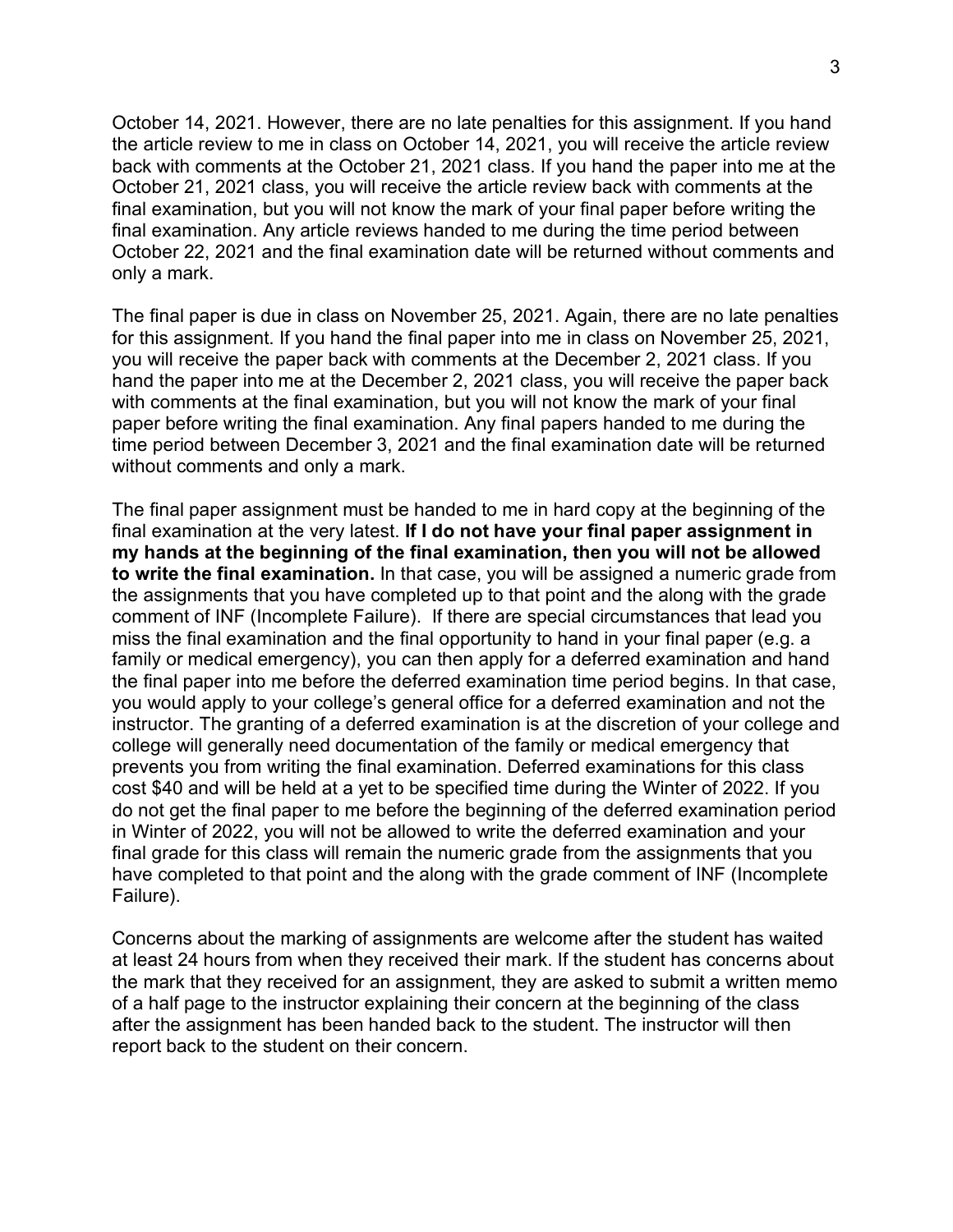## **Required Texts**

1.) Jennifer Lees-Marshment et al.. *Political Marketing: Principles and Applications, Third Edition*. New York: Routledge. 2019.

2.) Journal articles and other texts posted on Canvas.

3.) I am trying to make our course a paperless class. Over the course of our class, I will be posting handouts onto Canvas that we will be using during class time. Please have an electronic device connected to the internet such as a laptop, tablet, or telephone to access these handouts when we discuss them in class.

Also, note that http://www.political-marketing.org/ is a very useful website for the class and your assignments.

\*\*\*\* Lectures will heavily discuss the readings in the textbook, but they will not summarize or replicate the readings. In class discussions, you will be expected to critically interact with the assigned readings. **Thus, it is imperative for all students to read each of the readings and bring their textbook to class**.

### **Plagiarism**

The St. Thomas More Faculty Council has adopted the following policy on plagiarism:

"St. Thomas More College follows the rules regarding Academic Dishonest as delineated in the University of Saskatchewan Calendar. Of those, plagiarism is a particularly serious offence that involves presenting a person's writing, ideas, or creative work as your own. When quoting, paraphrasing, describing, presenting, summarizing, or translating the work of others, you must acknowledge the source of the information you use, which includes ensuring that the reader can differentiate between your words and the words of others. Sources may come in print, electronic, digital, visual, or oral form, and be provided by a published author, fellow student, artist, or Internet site. Purchasing papers is not permitted. It is your responsibility to understand what constitutes plagiarism; when in doubt, consult your professor."

It should also be noted that sub-section C of section 2 of the University of Saskatchewan's *Regulations on Student Academic Misconduct* defines academic misconduct as: "Using work done in one course in fulfillment of any requirement of another course unless approval is obtained from the instructor by whom the material is being evaluated." As such, you need my permission to use substantial portions of a paper that you have handed into another professor for our class' final paper.

Please read the PDF file attached here: **http://www.usask.ca/university\_secretary/pdf/dishonesty\_info\_sheet.pdf**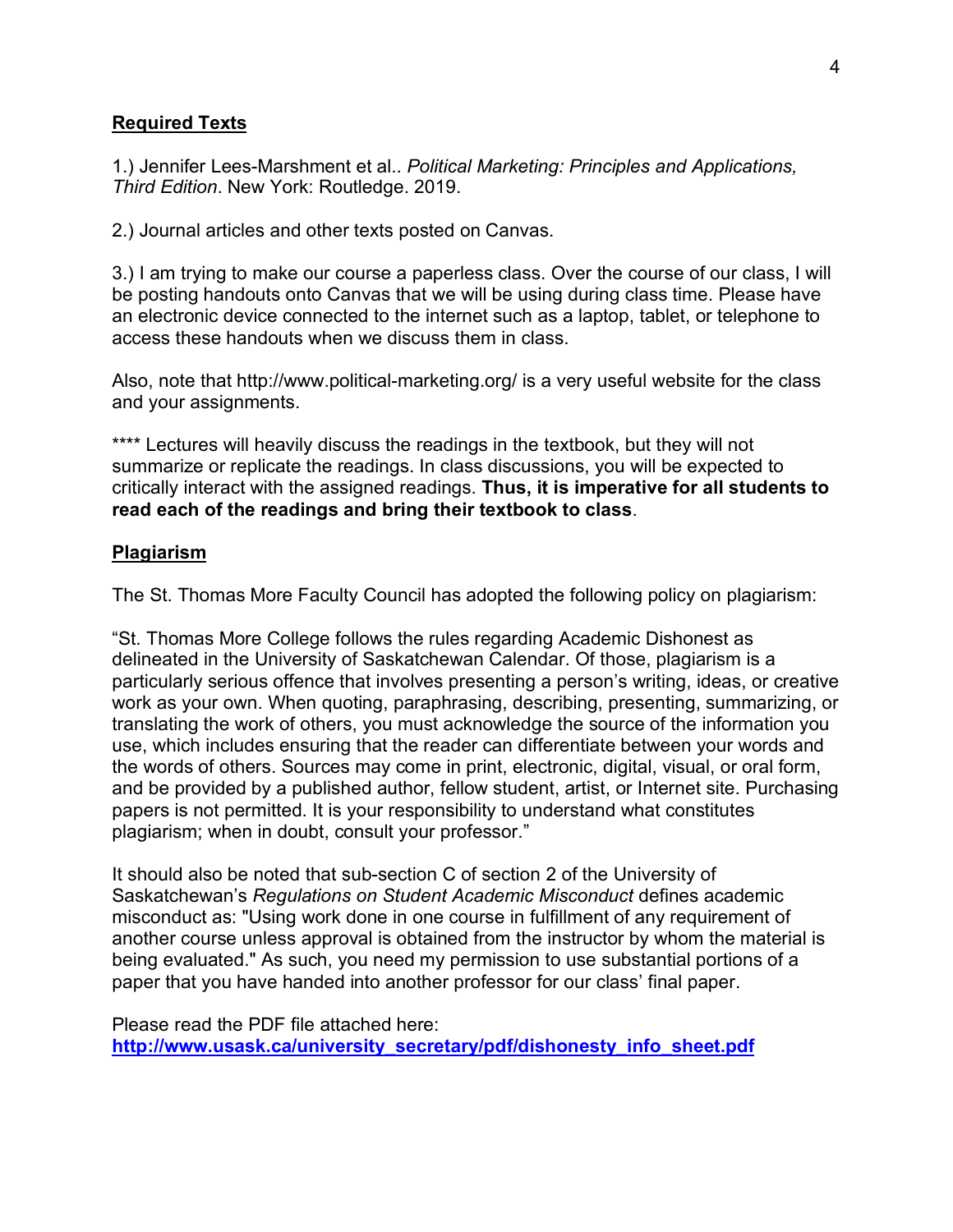#### **Students with Disabilities**

If you are a student who is registered with the office of Access and Equity Services (AES), you may apply for unique services or arrangements to complete the requirements for this course. Normally, these services will be provided through the Access and Equity Services (AES) Centre. If you have not registered with the Access and Equity Services (AES), it is advisable to do so as soon as possible.

#### **Lecture and Reading Schedule**

**All Readings are required.** 

**Week 1 (September 2): Introduction to class:** No readings

**Week 2 (September 7 and 9), What is Political Marketing? (Part 1):** Chapter 1, "Introduction to Political Marketing" in Lees-Marshment; Avraham Shama. 1976. "The Marketing of Political Candidates", *Journal of the Academy of Marketing Science* 4 (no. 4), 764-777.

**Week 3 (September 14 and 16), What is Political Marketing? (Part 2):** Bruce Newman. 2002. "The Role of Marketing in Politics", *Journal of Political Marketing* 1, (no. 1), 1-5.

**Week 4 (September 21 and 23), Market Intelligence and Conceptualizing Electoral Markets:** Butler, Patrick and Neil Collins. 1996. "Strategic analysis in political markets." *European Journal of Marketing* 30 (no. 10/11), 25-36; Chapter 3, "Political Market Research" in Lees-Marshment et al.

**Week 5 (September 28), Political Market Orientation:** Chapter 2, "Political Strategy" in Lees-Marshment et al.; Robert Ormrod. 2005. "A Conceptual Model of Political Market Orientation". *Journal of NonProfit & Public Sector Marketing*, 14 (no. 1), 47-64.

## **PLEASE NOTE UNIVERSITY CLOSED ON SEPTEMBER 30th FOR NATIONAL DAY FOR TRUTH AND RECONCILATION AND THERE IS NO CLASS ON THAT DAY**

**Week 6 (October 5 and 7), Political Branding:** Chapter 4, "Political Branding" in Lees-Marshment et al.; Sigge Winther Nielsen. 2015. "On Political Brands: A Systematic Review of the Literature". *Journal of Political Marketing*. 1-29.

**Week 7, (October 12 and 14), Political Advertising:** Chapter 6, "Broadcast Political Marketing Communication" in Lees-Marshment et al. **ARTICLE REVIEW DUE ON OCTOBER 14, 2021.** 

**Week 8 (October 19 and 21), Big Data, Relationship Marketing, and Digital Politics:** Chapter 7, "Relational Political Marketing Communication" in Lees-Marshment et al.; *The Great Hack* (A documentary shown in class); Brittany Kaiser, "Facebook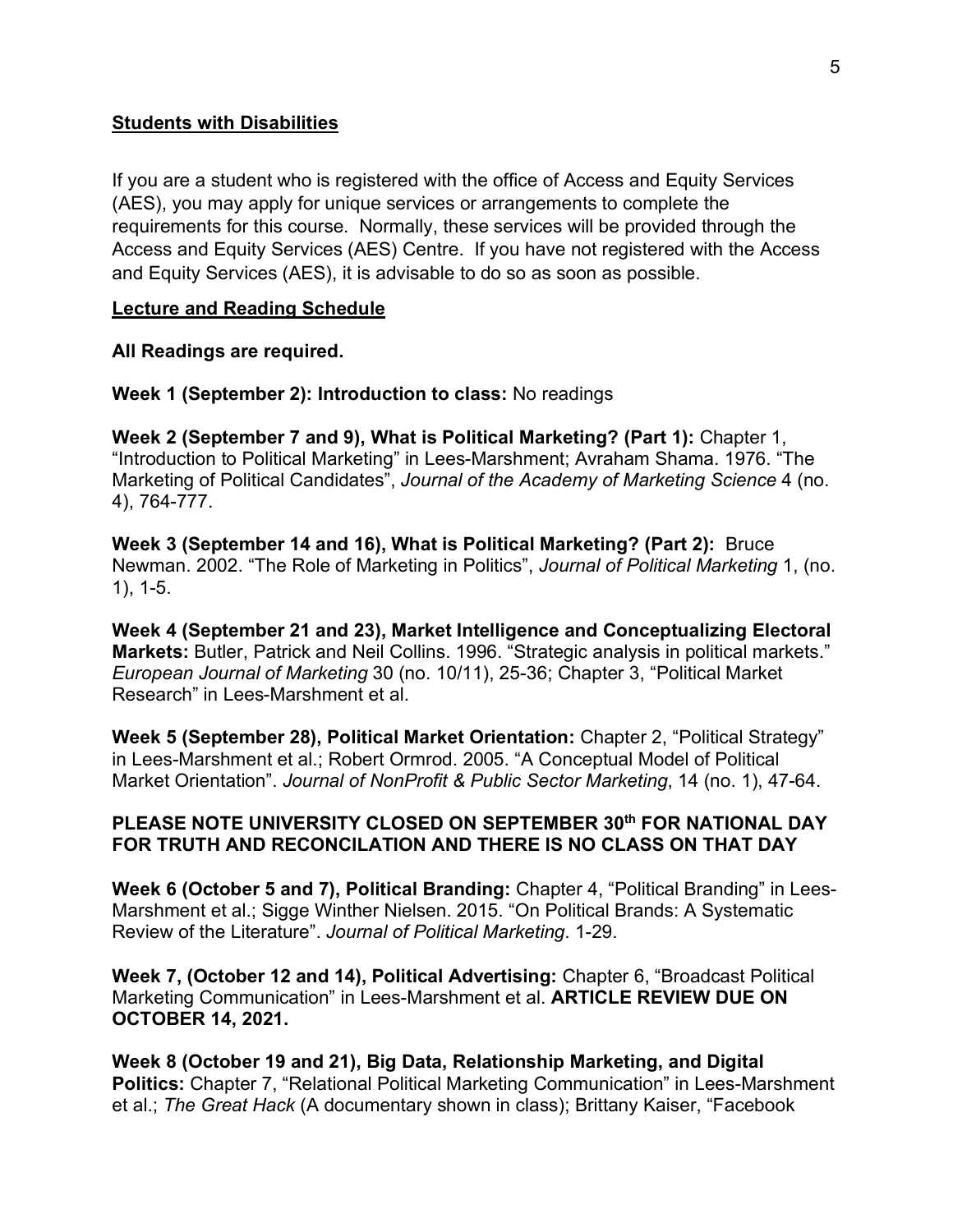should pay its 2bn users for their personal data", *The Financial Times*, 2018; Jessica Baldwin-Philippi, 2019, "Data Campaigning: Between Empirics and Assumptions."

**Week 9 (October 26 and 28), Party Organization:** Chapter 5, "Internal Political Marketing" in Lees-Marshment et al.

**Week 10 (November 2 and 4), Political Marketing and Governing:** Chapter 8, "Political Delivery Marketing" in Lees-Marshment et al.

**Week 11, Reading Week:** No classes on November 9 and 11.

**Week 12 (November 16 and 18), Political Marketing, Democracy, and Ethics:** Alex Marland and Angelia Wagner. 2019. "Scripted Messengers: How Party Discipline and Branding Turn Election Candidates and Legislators into Brand Ambassadors", *Journal of Political Marketing*; Chapter 9, "Political Marketing Practice and Ethics" in Lees-Marshment et al.

**Week 13 (November 23 and 25), Political Management 1 (Central Campaigns):** David McGrane and Anne McGrath. "National Campaign Directors" in *Inside the Campaign: Managing Elections in Canada*, Alex Marland and Thierry Giasson (editors), University of British Columbia Press, 2020. **FINAL PAPER DUE ON NOVEMBER 25, 2021.** 

**Week 14 (November 30 and December 2), Political Management 2 (Local Campaigns):** Joshua Kalla and David Broockman, "The Minimal Persuasive Effects of Campaign Contact in General Elections: Evidence from 49 Field Experiments" *American Political Science Review* 112, (no. 1), 2018, pp.148-166.

### **Other Services:**

**Student Health and Counselling Services**: Students who find they are having personal or health issues during the term can find assistance through Student Health and Counselling Services.http://students.usask.ca/current/life/health/

#### **Student Learning Services**

Student Learning Services (SLS) offers assistance to U of S undergrad and graduate students. For information on specific services, please see the SLS web site http://library.usask.ca/studentlearning/.

#### **Student and Enrolment Services Division**

The Student and Enrolment Services Division (SESD) focuses on providing developmental and support services and programs to students and the university community. For more information, see the students' web site http://students.usask.ca.

#### **Financial Support**

Any student who faces challenges securing their food or housing and believes this may affect their performance in the course is urged to contact Student Central (https://students.usask.ca/student-central.php).